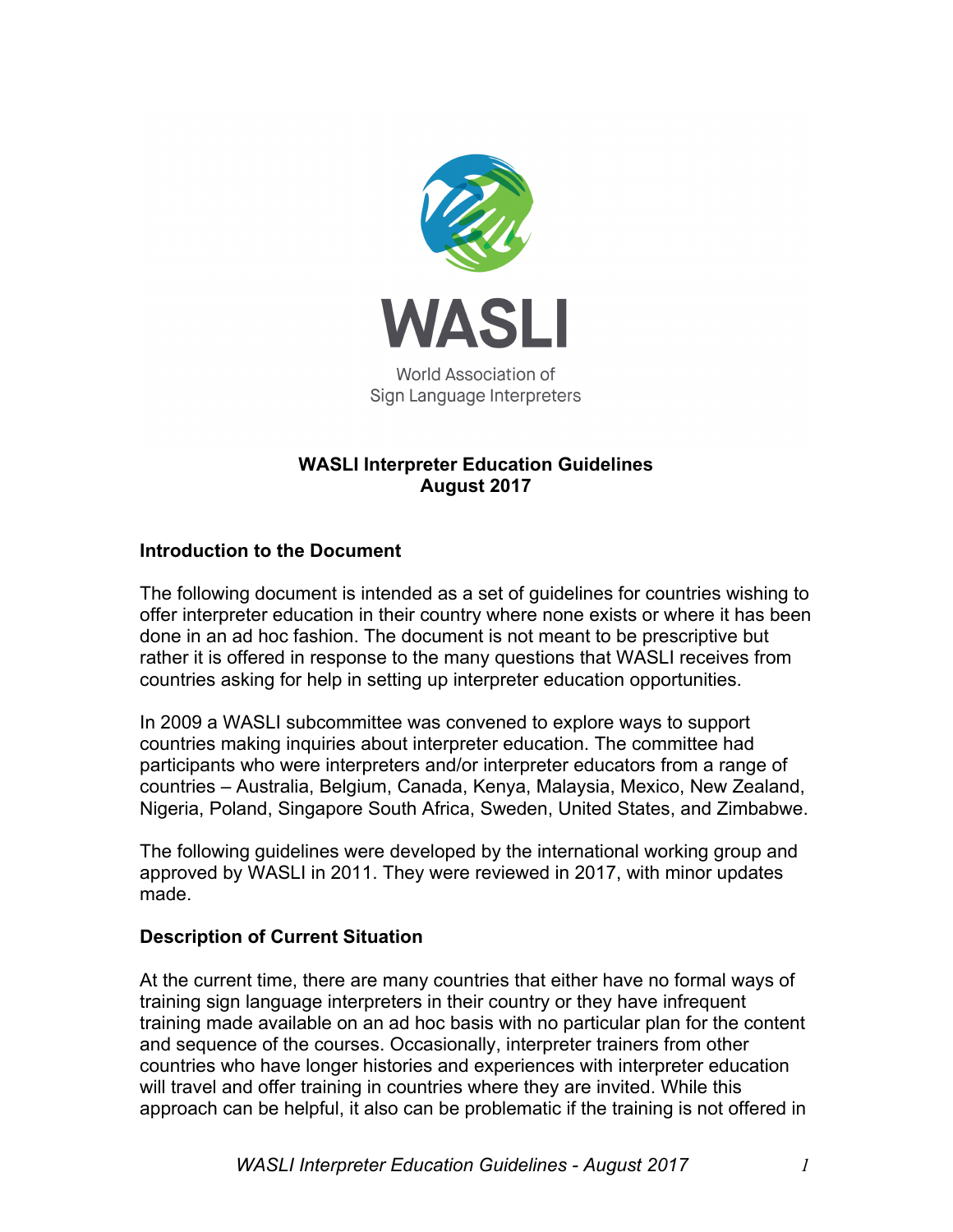a way that is linguistically and culturally sensitive, does not support local sign language recognition, and/or does not help to develop locally based trainers who can continue the work.

What WASLI has learned from its committee members and others who provide international consulting is that there are a range of training opportunities that exist in some countries. For example, some countries will hold weekend or weeklong seminars while others will offer both sign language workshops and interpreting workshops on a range of topics – structure and grammar of sign languages, team interpreting, ethics and professional practices, language proficiency, interpreting in medical or educational settings, to name but a few. Other countries report having mentorship programs, both structured and informal, as a way of increasing the skills and knowledge of sign language interpreters.

For countries with resources and longer histories we see interpreter education formalized at the post-secondary level, with diploma and degree based programs in existence. Increasingly, we see such countries using blended educational formats, including distance education, on-line learning blended with traditional face-to-face classes, and in some situations, fully on-line programs. Programs can range from vocational qualification programs, to two-year diplomas, to threeand four-year Bachelor or Masters degree options, and some offer a 5-year Postgraduate cycle. Programs can be taken part-time, or full-time and may have a pre-requisite of knowing sign language and graduating from a Sign Language Studies type of program (often 1-2 years in length); other programs accept people with no knowledge of sign language.

WASLI recognizes that for countries of emerging economic means, it is not always possible to begin with creating interpreter education programs in postsecondary institutions, such as a university. So what is the best approach to starting interpreter education in countries with limited resources (financial, human, technological, knowledge, etc.)? Is there an approach that can support effective learning for countries in the early stages of interpreter education?

Based on this current situation, the WASLI Task Group chose to begin by drafting a philosophical statement that emphasizes WASLI's commitment and desire that educators who travel to offer training and educational opportunities work with the Deaf community and respect local and/or national sign languages. This is our first guideline for countries and interpreter trainers as they begin discussions about how best to facilitate interpreter education in their country.

## **WASLI Philosophical Statement**

The World Association of Sign Language Interpreters (WASLI) is committed to the advancement of the profession of signed language interpreting worldwide. Interpreter educators from countries with established interpreter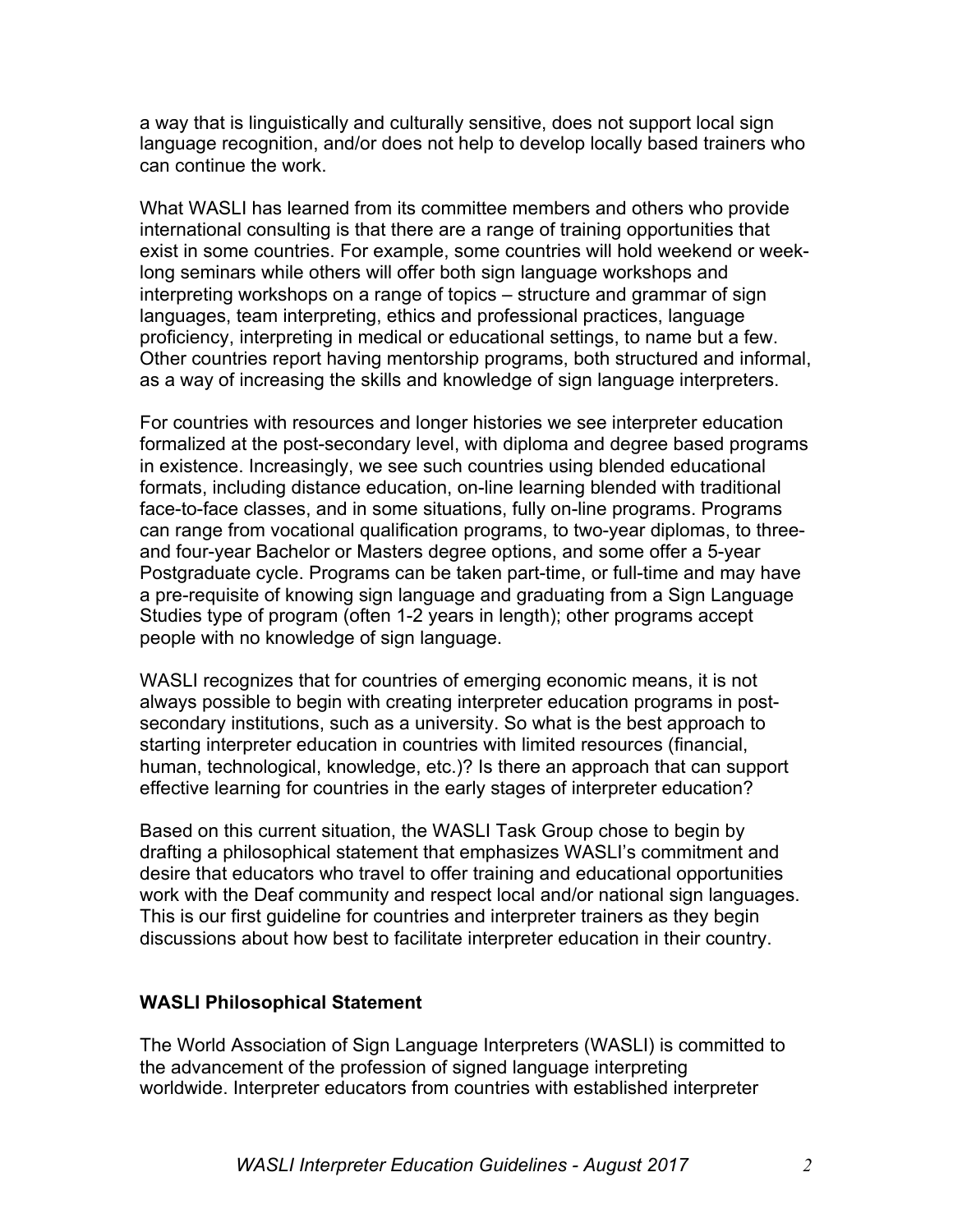education will collaborate with educators from countries where interpreter training is not available or is newly developing. Educators will work together to design effective practices and deliver quality education. They will incorporate local expertise in the cultural, linguistic, social and political conditions that affect teaching and practising signed language interpreting in that country. The goal of collaboration is to achieve accessible, relevant and effective training in diverse contexts while maintaining the integrity of national signed languages, customs and norms.

Experienced international educators will collaborate with relevant stakeholders including, but not limited to, Deaf and hearing community members, Deaf and hearing interpreters, national Deaf and Deaf-Blind organisation representatives, spoken language community and translation/interpreting organisation representatives, government representatives, and educational-institution representatives. he aim of these collaborative efforts is the development of expertise and empowerment of local personnel to lead the establishment of interpreter education in their respective countries and to support existing and developing national associations of signed language interpreters. WASLI believes that respect for and incorporation of linguistic and cultural values throughout the process are imperative to the success of all activities.

## **International Interpreter Education Examples**

WASLI explored both published and anecdotal reports of models for developing interpreter education. After reviewing the various models we have chosen to highlight five examples that reflect the principles in the WASLI philosophical statement, and also demonstrate different pathways to achieving interpreter education. There are other models that exist worldwide, however for the purposes of this document we have limited our focus to the following examples;

# *Kosovo*

In this model, consultants from the World Federation of the Deaf (WFD) and from Australia worked with local interpreter trainers and Deaf clubs to begin identifying people with sign language skills who might be interested in completing some basic interpreter education. The training was offered in stages and the international consultant(s) worked with the local trainer to ensure that he developed the capacity to continue working with the students long after the international consultant returned home. The formation of an Interpreter Working Group also ensured that the steps were taken to document and gain official government recognition of the national sign language.

REFERENCE: Emerson, S. & Hoti, Selman. (2007) *The beginnings of Kosovo Interpreter Training and the Impact of International Advisors*. (pp. 115-122). In Cynthia Roy (Ed). Diversity and Community in the Worldwide Sign Language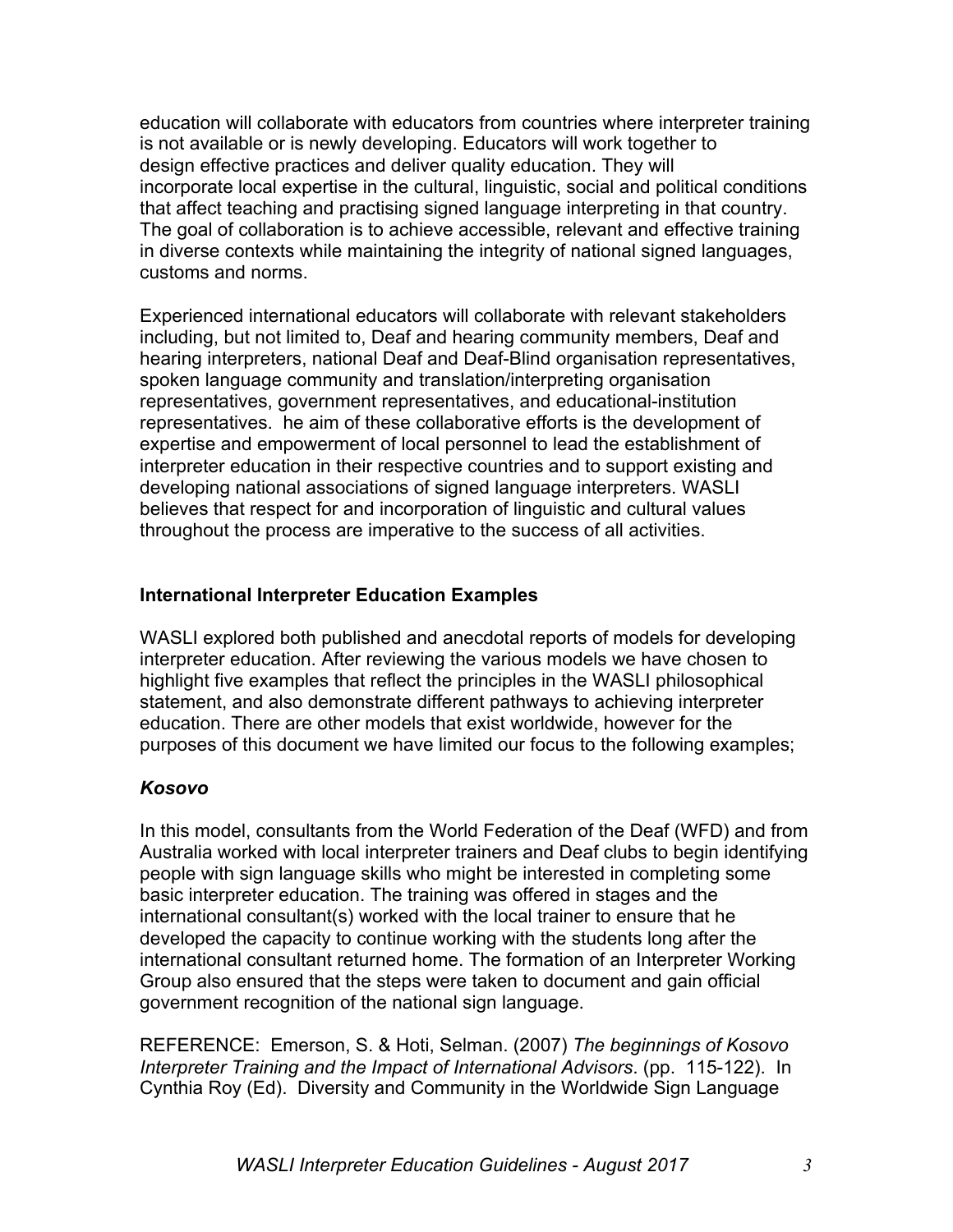Interpreting Professional – Proceedings of the second WASLI conference held in Segovia, Spain, 2007.

## *Colombia*

Like Kosovo, interpreters and Deaf community organizations have partnered with various non-governmental organizations to bring interpreter education opportunities to their country. One specific example of collaboration follows: in 2010, a Canadian interpreter educator was invited to work with interpreters who work in educational settings for a five-day intensive training. Building on a model the educator used in Malaysia, the group identified five interpreters and five Deaf people who could act as language models and interpreter and language mentors during all of the practical activities. This team worked with the outside consultant learning the techniques and approaches, and then leading the skill development portions of the training. In this way the training event benefited the interpreters in educational settings, and expanded the pool of Deaf and interpreter mentors and broadened their skill and knowledge sets for the work. The work continues and universities are also examining ways to offer training in the near future.

REFERENCE: Personal Communication Jose Luis Brevia, June 2017.

# **Kenya**

Collaboration between the Kenyan Deaf Association, the Swedish Deaf Association, and researchers at the University of Nairobi led to projects designed to document and teach Kenyan Sign Language that began in 1991. Subsequently a curriculum for basic interpreter training has been developed and delivered at this university and elsewhere. The part-time course has three levels that last between six- to twelve-months each, depending on funding. The course certifies interpreters who work in community and international contexts, although sign language interpreting is still emerging as a recognised service and professional occupation. Interpreter education has been complicated by the dissemination of ASL and other signed languages through international aid initiatives, particularly in deaf education, leading to variation in language use and sign language teaching. The Kenyan Association of Sign Language Interpreters was registered in 2000.

REFERENCE: Okombo, O., J. G. Mweri, & W. Akaranga (2009). Sign Language Interpreter Training in Kenya. In J. Napier (Ed) *International Perspectives on Sign Language Interpreter Education. Interpreter Education Series, V.4.* Washington D.C.: Gallaudet University Press, 295-300.

## *Viet Nam*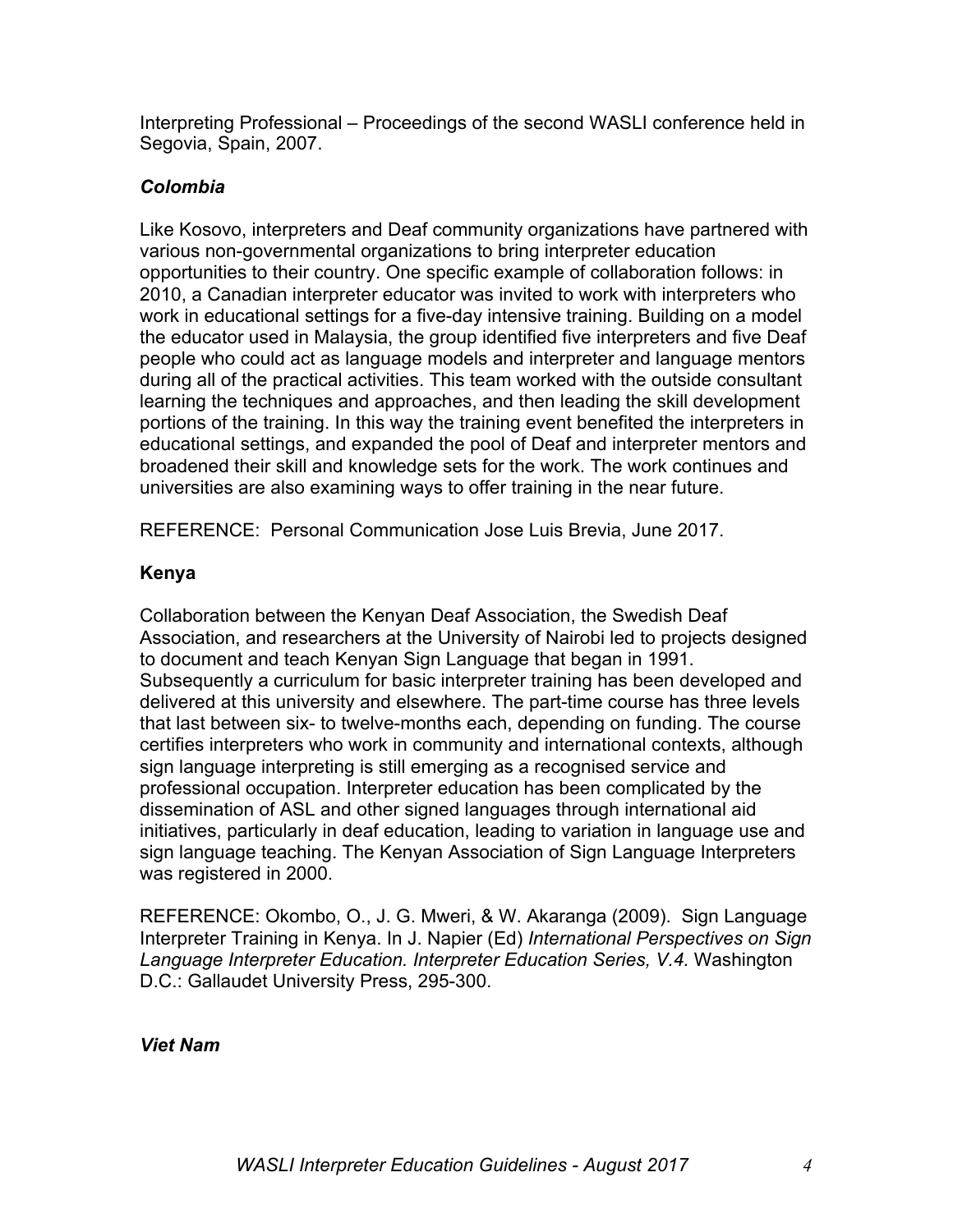The *Certificate in Interpreting Vietnamese Sign Languages* was established in Viet Nam in 2010, at the Center for Studying and Promoting Deaf Culture at Dong Nai University, which also runs a bilingual junior high school (2000), senior high school (2003), and university programs for Vietnamese deaf students (since 2010). The interpreting program was developed in collaboration with the National Technical Institute for the Deaf in Rochester. The Center accepts prospective sign language interpreters who use any of the three major sign languages in Viet Nam (Ho Chi Minh City Sign Language, Ha Noi Sign Language, and Hai Phong Sign Language). The courses in the Certificate are taught in modular blocks. Scheduling and length of course has been flexible to accommodate students and the availability of international teachers. Deaf university students, who have been trained in certificate programs in sign language analysis and sign language teaching serve as mentors to interpreter trainees. Currently, the program requires 300 hours of training in sign language analysis, plus 300 hours training in sign language interpretation. Courses include: Language and Linguistics, SL Phonology, SL Morphology, SL Syntax, SL Semantics, Deaf History and Deaf Culture. There are plans to upgrade the interpreter program into a B.A. in Sign Language Interpretating.

SOURCE: Personal Communication from Ms. NGUYEN Thi Hoa, Program Director, via email from Dr. James Woodward, June 24, 2017.

## *New Zealand*

In the late 1970s a national Deaf Association was formed and identified that developing professional interpreting services (as modeled in the USA) was a critical step for the community. They obtained government support to train and employ interpreters in 1985. A first course, of three months, was taught by an interpreter educator from USA, who recruited local Deaf people as language models, and guest speakers to support contextual studies. Despite the short training, an interpreting service was established with the graduates employed by the Deaf Association and demand grew. In 1992, a two-year full-time diploma was established at Auckland Technical Institute, co-taught by a graduate of the first cohort who had gained further qualifications in the USA, and a Deaf lecturer. Local Deaf people were mentored to teach NZSL. The diploma was upgraded to a bachelors degree at Auckland University of Technology in 2011. Interaction with overseas colleagues and links with spoken language interpreters have contributed to the development of the profession in New Zealand.

REFERENCE: McKee, R., S. Sameshima, L. Pivac and D. McKee (2009). Sign Language Interpreter Education and the Profession in New Zealand. In J. Napier (Ed) *International Perspectives on Sign Language Interpreter Education. Interpreter Education Series, V.4.* Washington D.C.: Gallaudet University Press, 200-220.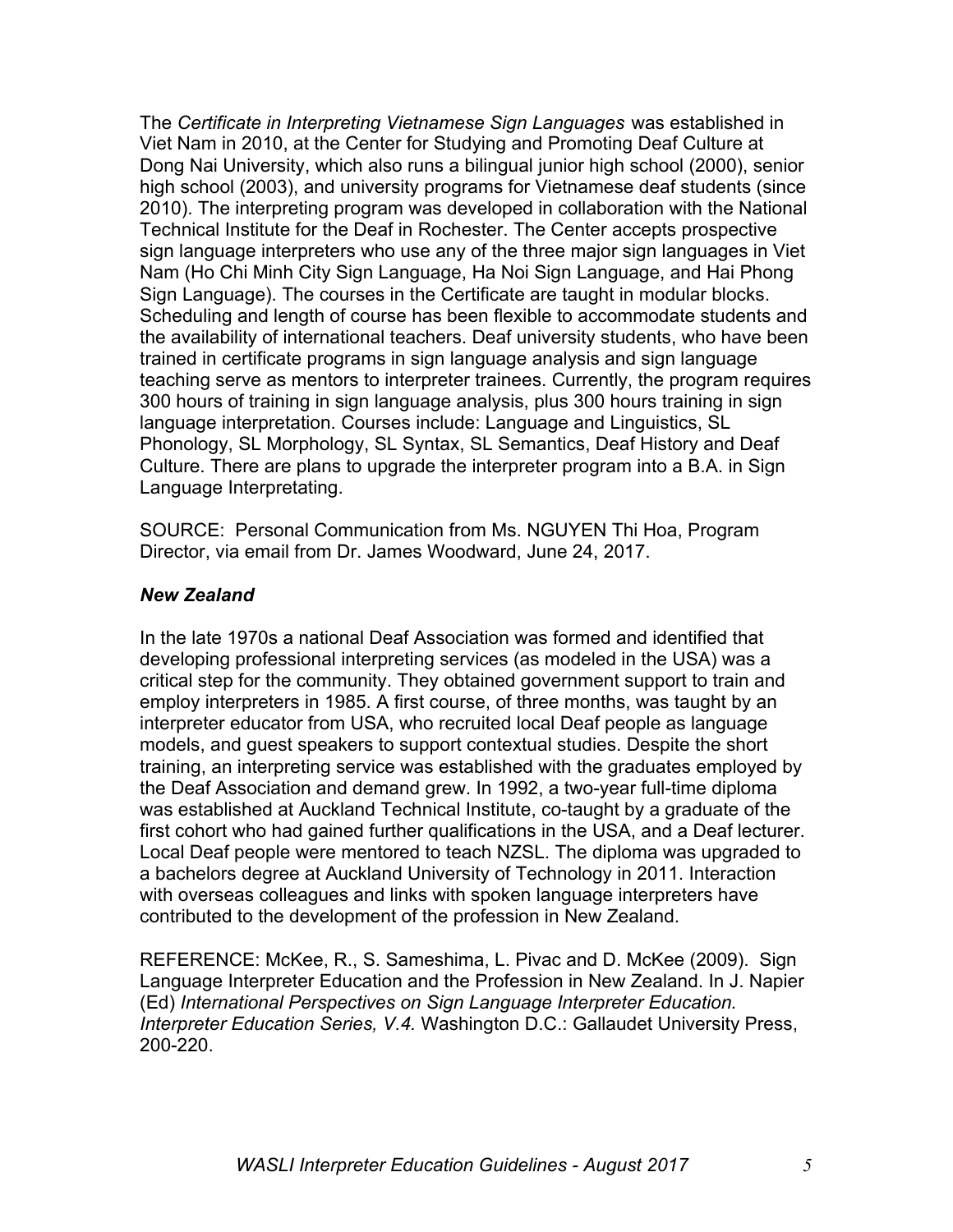## **Steps towards a training program**

The diagram below suggests a three-stage model for developing sustainable interpreter training over an extended period in a country where there is no existing pool of trained interpreters or individuals who have the expertise to develop an interpreter training program.

Note that building strong links with stakeholder communities (consumers, service providers, employers, practising interpreters) is an important element in supporting successful outcomes of interpreter training and professionalization.

Another pathway that has occurred in several countries is for individual interpreters to study and work abroad, returning with professional knowledge and an academic foundation that can be applied to teaching interpreting in their home country.



## **First Steps**

There are some common first steps and content elements that WASLI recommends as part of every country's efforts to develop interpreter education. These are based on countries that have had success in developing formal and advanced interpreter education and we believe these educational components share commonalities regardless of the culture and language community.

## *Deaf People as Sign Language and/or Interpreter Educators*

There is a need to work with sign language communities to train Deaf people as teachers of their sign language and to create mechanisms for the language to be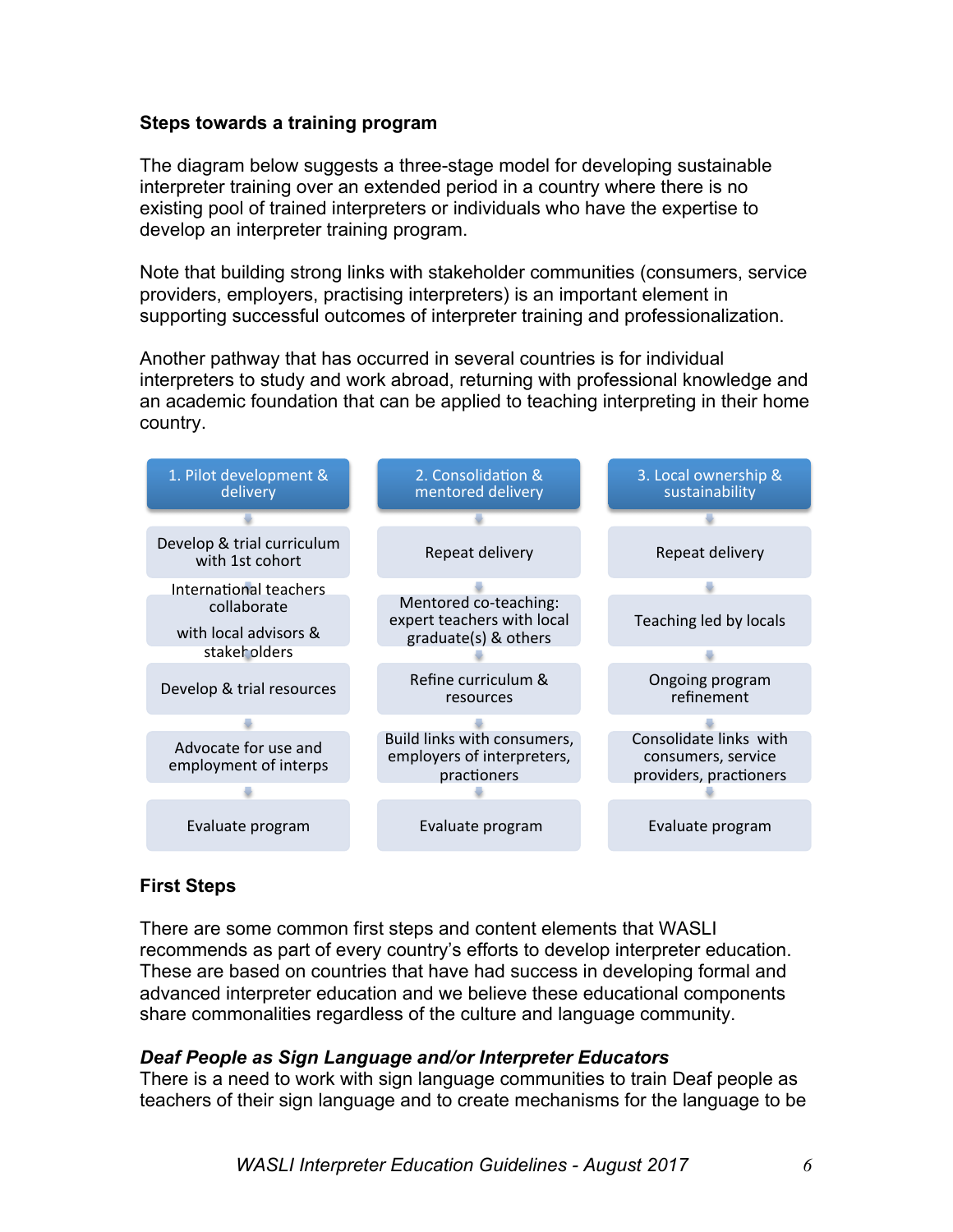taught prior to people beginning to learn how to interpret. Strong language skills must be a pre-requisite for successful interpreter education. Many countries have developed strong programs for teaching sign language, Deaf community and culture knowledge, and how to work effectively with Deaf people in order to support them in ways that they desire. These are often called Sign Language or Deaf Studies programs and they have their own sequence of courses.

## *Documenting the National Sign Language(s) and Regional Variations*

Interpreter educators working in countries where they do not know the local sign language are advised to work with local Deaf associations and Deaf people who are the "experts" in their language. To assume that a country does not have a sign language is to risk language colonization as clearly described in Philemon Akach's (2005) paper in the Proceedings of the Inaugural Conference of WASLI. Spoken language interpreters and linguists can play an important role in helping to document the sign language used by local communities. Finally it is important to also document and respect the language variation that may exist in a country or region, thus supporting all of the diverse ways that language exists in the country. Notice that in the example of training in Viet Nam as described above, the program prepares interpreters in three varieties of sign language, and this is reflected in the name of the qualification. Interpreters need to demonstrate respect for, and practical knowledge of language variation.

## *Recognizing the national Sign Language*

There are many ways to define 'recognition" of a sign language. For example there can be social acceptance of the language among a language community, there can be informal recognition of a language by the majority society, and/or there may be formal recognition of the sign language by a government. The lack of formal recognition at government level does not prevent communities and countries from proceeding to prepare and employ interpreters. In fact, the use of interpreters in society often contributes to raising awareness and improving attitudes to sign language, and their availability supports Deaf communities to lobby for recognition goals $<sup>1</sup>$ </sup>

## *Creating Sign Language Studies Programs*

There are many models of sign language studies programs that provide a foundation for preparing interpreters, however the following components appear to be consistent across several countries:

 $<sup>1</sup>$  For a further discussion of the legal recognition of sign languages see Maartje De Meulder: The</sup> Power of Language Policy. The Legal Recognition of Sign Languages and the Aspirations of Deaf Communities, 2017, PhD thesis, Jyväskylä University, Finland.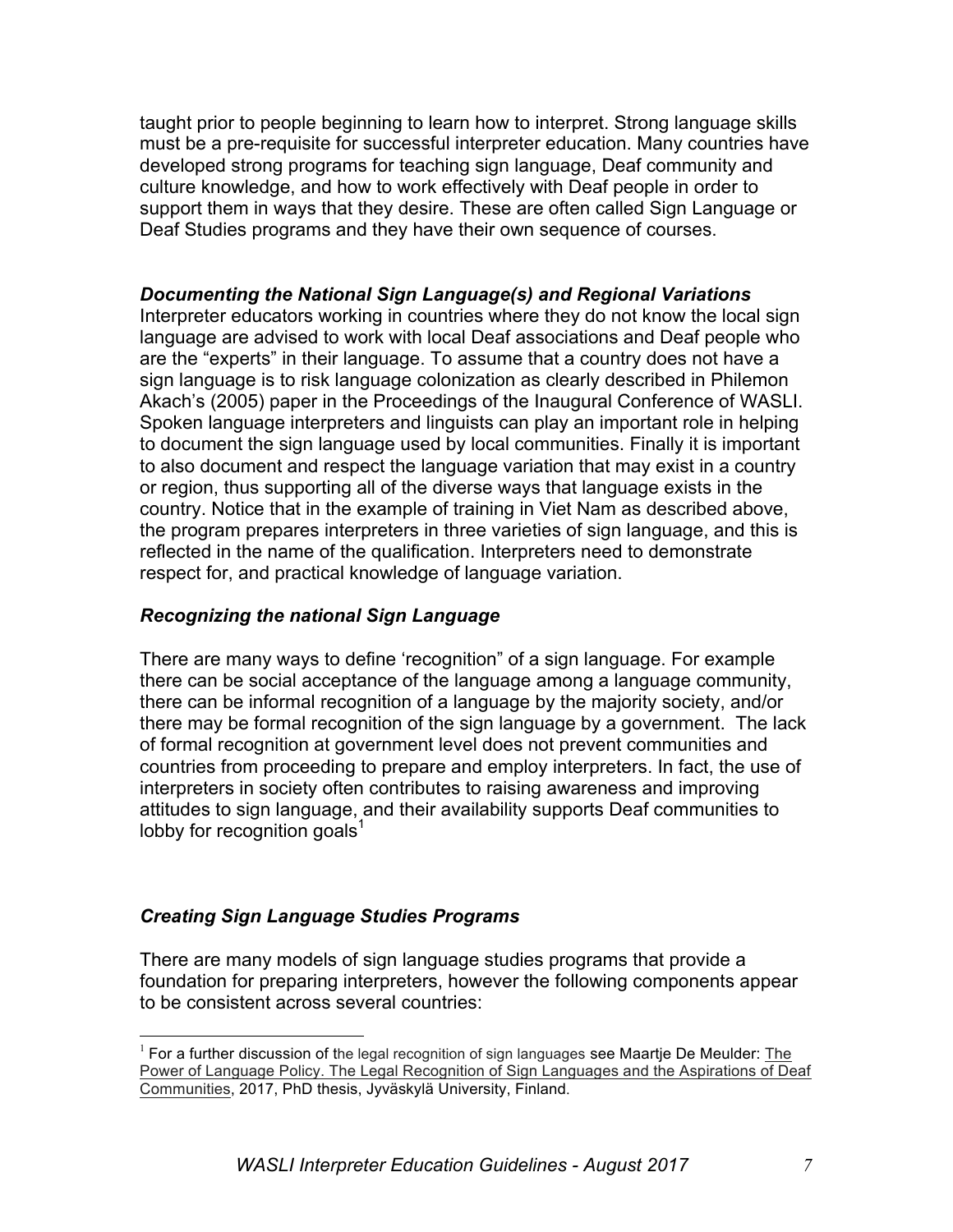## **Advanced sign language study 1**

This course will review and consolidate students' expressive and receptive skills in the local SL, including the use of typical syntactic patterns, non-manual features, expression of time and number, productive verb morphology, accurate production features, and vocabulary enrichment.

### **Advanced sign language study 2**

SL skills will be refined and extended, including the use of referential space and constructed action, facility with productive lexicon (classifiers) and awareness of SL discourse norms in various contexts (eg, presentational vs. conversational genres). The course aims to increase students' metalinguistic awareness of targeted language structures and their competence in effective use of these in monolingual and bilingual (translation) tasks.

#### **Linguistic structures of (local) sign language**

Building upon metalinguistic and practical knowledge gained in sign language study 1 and 2, this course will introduce students to the linguistic analysis of signed languages at the levels of phonology, morphology, syntax, lexicon and discourse. Reference will be made to local and international research literature and learning activities will include opportunity for students to apply linguistic knowledge to guided analysis of aspects of the local SL.

#### **Advanced spoken language study**

This module will develop student's awareness of sociolinguistic factors in register and style variation within their spoken language. Interpersonal factors and skills in communication will also be identified in relation to the interpreting process. Learning activities will aim to enrich vocabulary and production skills in a range of discourse genres and registers relevant to the work of interpreters.

#### **Deaf cultural and sociolinguistic studies**

Deaf people form a minority group within most societies. This course will develop student's understanding of the life experiences, history, social status, and collective ways of Deaf people in the local and regional context. Critical appraisal of the relevance of Deaf Studies literature from other countries and time periods will form part of course activities.

#### **Service learning in the Deaf community**

"Service-Learning is a teaching and learning strategy that integrates meaningful community service with instruction and reflection to enrich the learning experience, teach civic responsibility, and strengthen communities." Students will apply and further their knowledge of sign language and deaf culture by contributing in a practical way to real-life needs or activities in the local Deaf community. The aim is to enrich practical skills, to develop relationships with Deaf and related stakeholders, and to encourage an attitude of service responsibility to the community.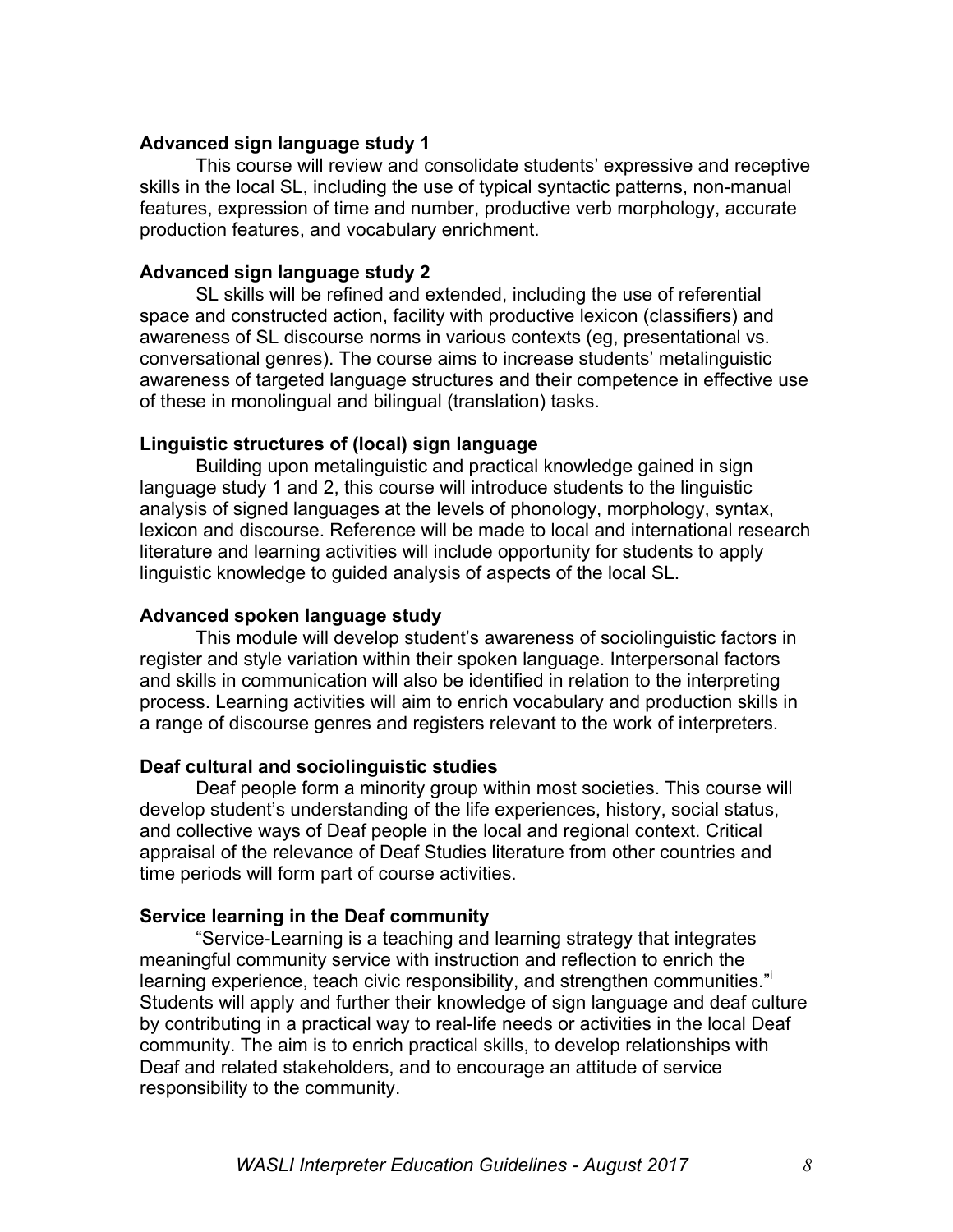## *Interpreting Curriculum Content*

When students possess the appropriate sign language knowledge and proficiency to begin studying interpreting, an interpreting curriculum may then be developed. A sequence of courses may include the following. This is not intended to be a 'required' list of courses, but to provide ideas about topics and areas that could be addressed, according to the time and expertise available to a training program.

## **Comparative Linguistics**:

The course provides a comprehensive examination of the linguistic structures of the spoken language(s) and the signed language(s) of the country. Topics include study of sociolinguistics with focus on functions of discourse in two languages, the levels of phonology, morphology, syntax, lexicon and discourse, and creation of meaning

## **Introduction to Professional Practice**:

This course outlines how professional sign language interpreting practices and services have developed internationally and locally, with reference to the spoken language interpreting profession. Attributes and competencies of professional sign language interpreters will be identified for reflection. Students will be introduced to models of interpreter role, code of ethics and code of practice, and consider how these apply to the local context for interpreting between Deaf and hearing communities. Aspects of the job market and work conditions are introduced (eg, how interpreting is booked and paid for), including the importance of interpreter organisations in advancing recognition of the profession.

## **Intercultural Communication:**

Introduction to elements of effective and ineffective interactions between individuals from different cultural backgrounds. Topics include function of cultures, memberships in cultures, ethnocentrism, and how culture influences identity, communication behavior and discourse norms.

## **Interpreting Skills and Techniques**

This can include several courses, designed to build on each other, ensuring that interpreters have a solid foundation of translation, discourse analysis, consecutive interpreting, and simultaneous interpreting skills and can apply these skills to a variety of texts and interactions. Students begin with dialogic interactions (interviews, consultations, etc.) and progress to dealing with monologic discourse (speeches, lectures, sermons, etc.). Additional seminars will also address working with children, dealing with dynamics of small group meetings, interpreting for non-standard SL users, dealing with technology, etc. Each course will aid interpreters in applying skills needed to self-analyze their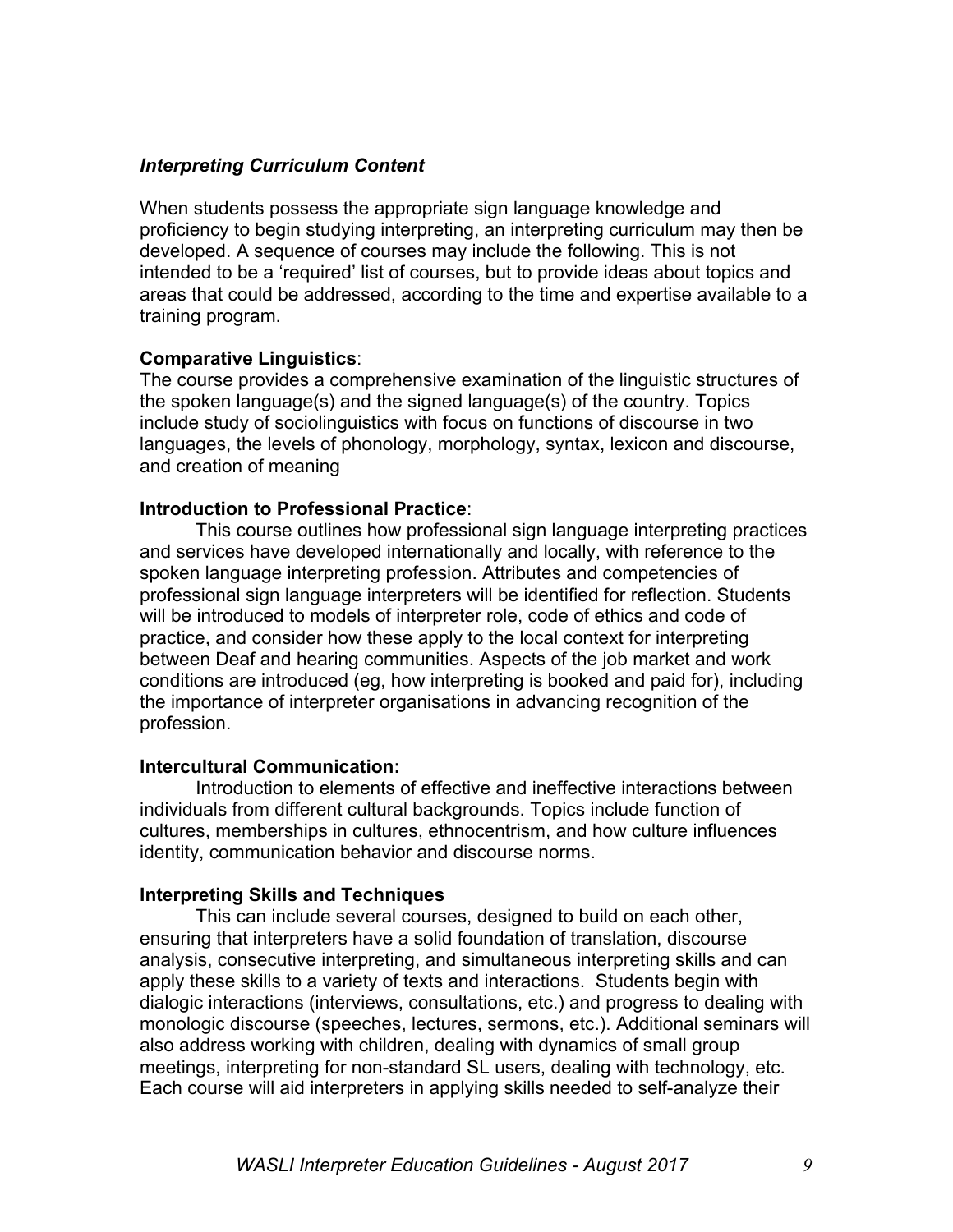interpreting work, identifying strengths and needs based on an understanding of linguistics and interpretation theory, and models of interpretation.

## **Co Interpreting: Effective Teamwork**

This course explores theory and best practice approaches to working in teams of interpreting, including teams that include interpreters who are deaf. Strategies and approaches to effective message management between the team members remain the focus of this key model of service provision.

## **Ethics, Professionalism and Decision-Making**

Provides a thorough understanding of the codes of ethics, values and strategies that guide interpreters in making decisions in the course of their work. Fosters application of critical thinking to real world scenarios, enhancing the ability to make ethical and sound professional decisions.

## **Internship or Practicum**

Students will observe, practice and critically reflect on interpreting in authentic settings. Ideally students will have opportunities to work alongside experienced interpreters, with student peers, and on their own. Exact requirements will have to be negotiated depending on local conditions. A structured journal of critical reflection on practicum experiences is an essential learning and assessment task in this module.

## **Specialized settings (based on local contexts)**

Students will have opportunities to be exposed to the variations of interpreting in specialized settings. Topics in some countries include interpreting in settings such as religious, platform, medical, educational, legal and Video Relay.

## *Developing Local Resources*

While there are some resources available to WASLI for sharing with countries, it is also important for countries to develop their own materials that support the local context in which the training is situated. Using materials developed for a European or North American context, for example, may not be helpful or applicable. While it can be helpful to examine existing curricula from another country, local educators need to have mechanisms in order to assess the appropriateness of materials for their country, and to be able to create their own or modify existing materials when necessary or desired.

## *Developing Local Educators and Support for Programs*

In terms of developing educators, there is a need to identify interpreters who are experienced and respected by the Deaf community and who can serve as the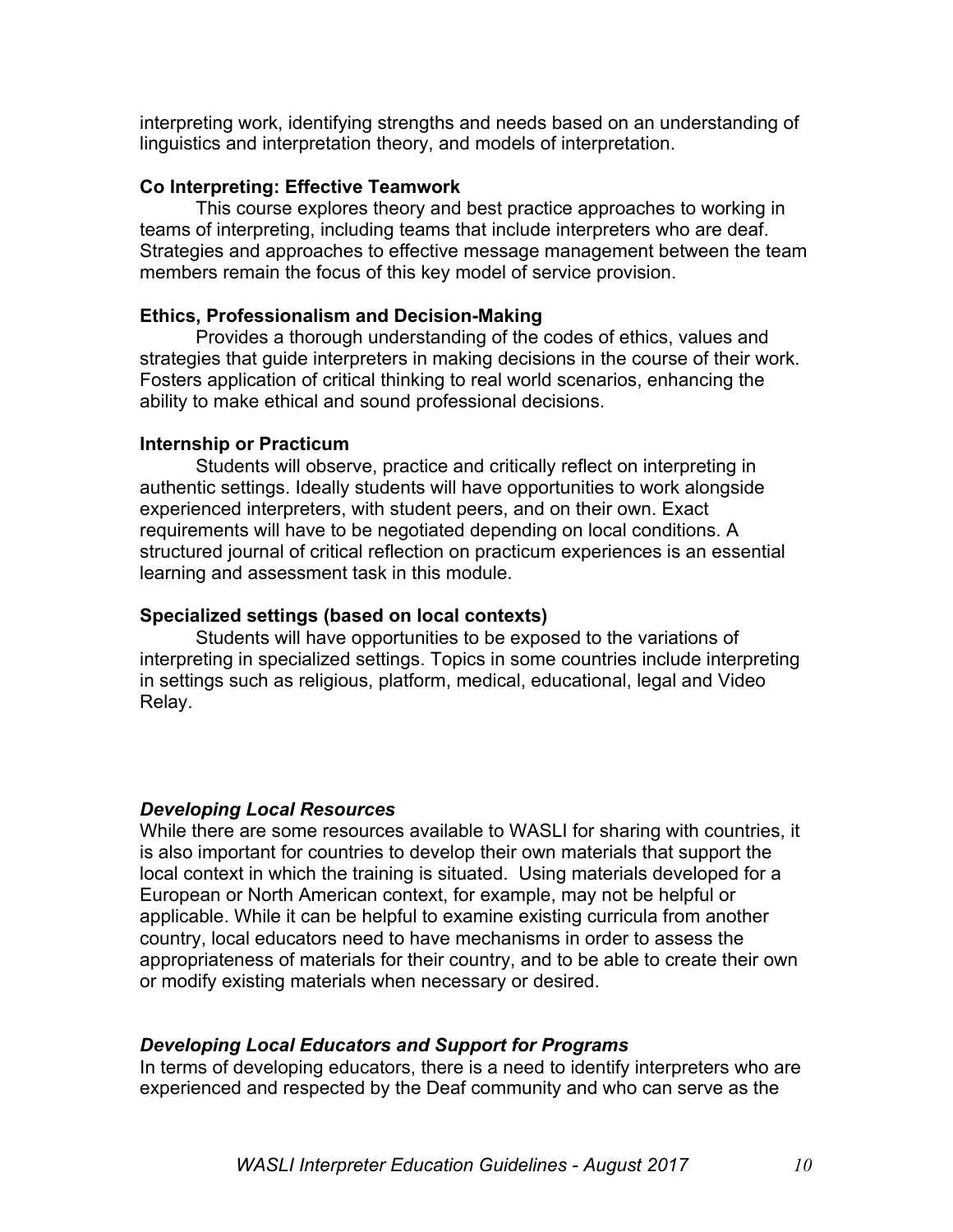first generation of interpreter educators. This also includes Deaf interpreters who may be already working informally in the community.

Advisory groups are also very helpful in shaping interpreter education plans. We stress that there needs to be Deaf community involvement in meaningful ways so that the program which is created is supported by the Deaf community and where they feel that they are a true partner in the training.

### *Connecting programs and communities*

The WASLI Philosophical Statement that shapes our approach speaks to working with spoken language interpreters, linguists, as well as Deaf community members and interpreter educators. There are often developed associations of spoken language interpreters who can act as mentors and potential teachers and who can offer support as the communities of sign language interpreters take steps towards professionalization.

## *Parallel Activity*

While the development of training for interpreters is crucial for Deaf people to be able to access education and services in their community, there is also a need to develop a plan to work with consumer organizations. While interpreters are being trained, Deaf community organizations and interpreters need to find effective strategies to educate and lobby for the creation of interpreter services that are funded appropriately and that provide stable services. This needs to occur across all sectors of the community – health, education, justice, etc.

## **Conclusion**

This document has articulated the WASLI philosophical stance on developing interpreter education in countries where professional sign language interpreting is emerging. It is not the intent of WASLI to prescribe any particular models or processes of interpreter education, as local conditions and opportunities vary widely between countries. The purpose of this guideline is to share some of what has been learned in countries that have experience in establishing and refining professional training for interpreters. This document has summarized examples of pathways to establishing training in several countries, and has outlined potential components of effective interpreter programs. Ultimately, each country must move forward with interpreter education from its own starting point, developing collaborations between local stakeholders and others in the wider profession as appropriate. A key aim of WASLI is to provide an international vehicle that can support these endeavors.